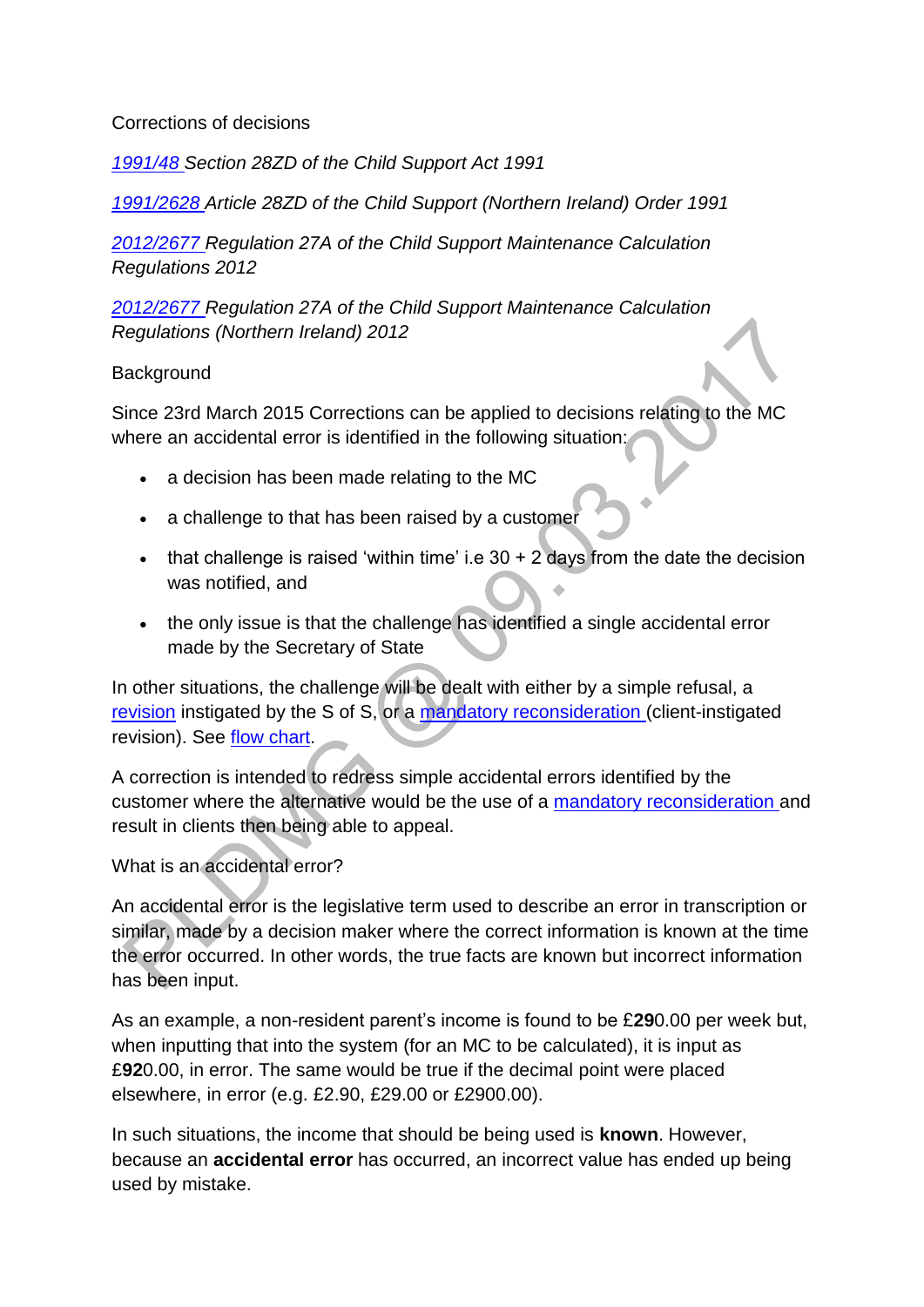How is a correction different from a client-driven revision?

A correction allows for decisions to be put right when the customer alerts us to an accidental error without the need to consider a mandatory reconsideration (revision). This is most easily explained with two examples:

E.g. 1 – Revision, Secretary of State (own initiative)

- non-resident parent income determined as £**290**.00 per week
- decision made using £**92**0.00 in error, notified to parties
- caseworker subsequently notices the accidental error in the maintenance. calculation
- decision is revised, new notification issued to parties

E.g. 2 – Correction (single accidental error in calculation)

- non-resident parent income determined as £**29**0.00 per week
- decision made using £**92**0.00 in error, notified to parties
- non-resident parent contacts us "in time" to point out the accidental error in the level of their income (which can immediately be seen when the decision is looked at)
- decision is **corrected**, new notification issued to parties;

No (active) right of appeal is to be provided in either scenario above. In the second example though, if that had been treated as a client-driven revision request (i.e. under a mandatory reconsideration), both clients would have subsequently been able to appeal.

The new power does not alter the fact that all liability decisions carry an *underlying right of appeal*; it merely avoids that right becoming "*active*" unnecessarily.

When should a decision be revised, rather than corrected?

If a client contacts us to advise that there is a **single accidental error** in a maintenance calculation, and does that "**in time**", the error should be **corrected** and notifications of the (corrected) decision issued to all parties.

Note: "In time" means within 32 days (30+2) of the date on the notification of the maintenance calculation decision.

#### **Multiple accidental errors reported by customer 'in time'**